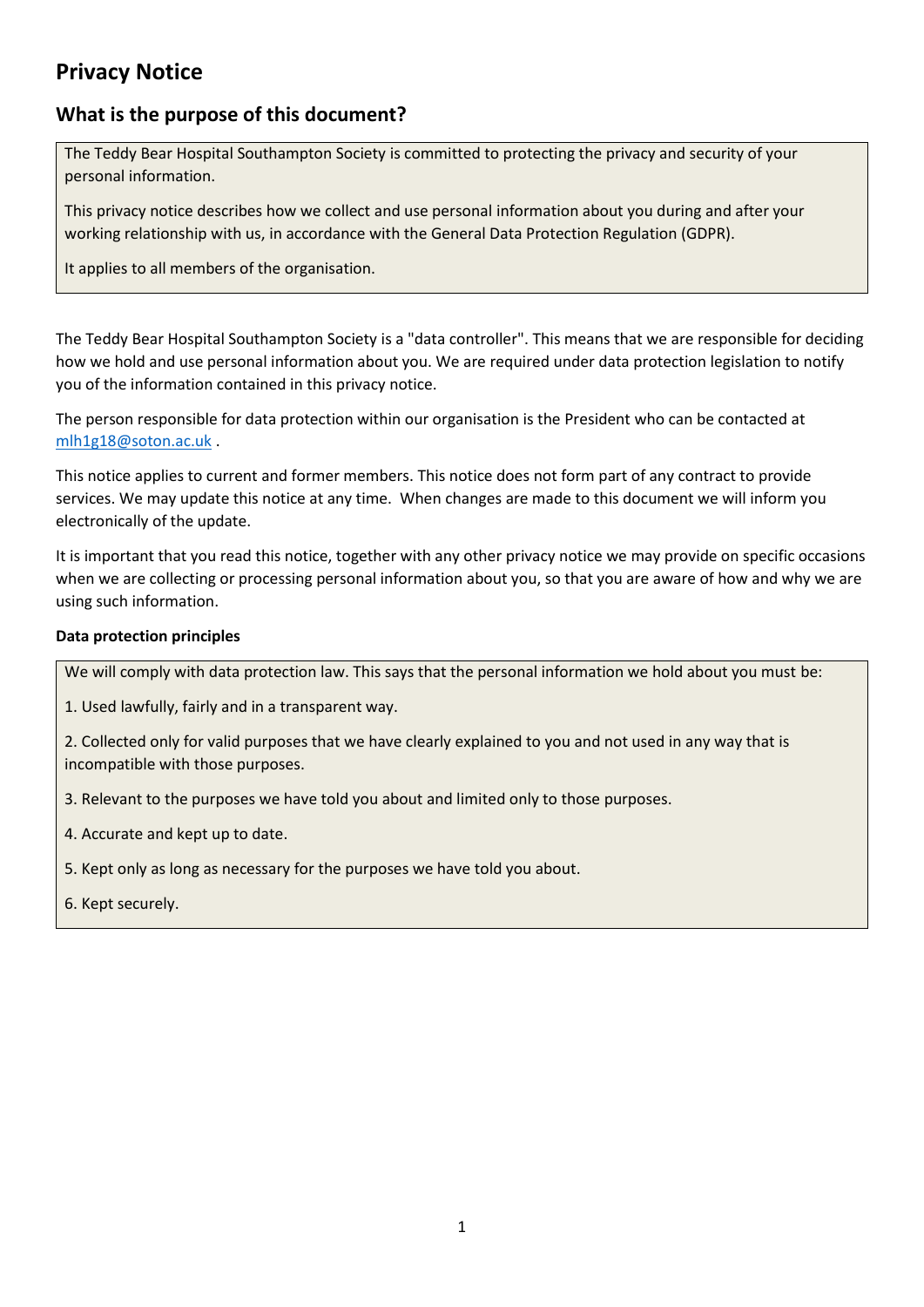Personal data, or personal information, means any information about an individual from which that person can be identified. It does not include data where the identity has been removed (anonymous data).

There are "special categories" of more sensitive personal data which require a higher level of protection.

We may collect, store, and use the following categories of personal information about you:

- Personal contact details such as name, title, addresses, telephone numbers, and personal email addresses.
- Student ID number.
- Date of birth.
- Gender.
- Next of kin and emergency contact information.
- Copy of driving licence.
- Photographs.
- DBS number.

We may also collect, store and use the following "special categories" of more sensitive personal information:

- Information about your health, including any medical condition, health and sickness records.
- Information about criminal convictions and offences.

## **How is your personal information collected?**

We typically collect personal information about members through the membership joining process directly from members. We may sometimes collect additional information from third parties including the University of Southampton and the University of Southampton Students' Union.

We may collect additional personal information in the course of member-related activities throughout the period of your membership with us.

## **How we will use information about you**

We will only use your personal information when the law allows us to. Most commonly, we will use your personal information in the following circumstances:

- 1. Where we need to perform the contract we have entered into with you.
- 2. Where we need to comply with a legal obligation.

3. Where it is necessary for our legitimate interests (or those of a third party) and your interests and fundamental rights do not override those interests.

4. Where you are a significant member of the organisation that we need to introduce to a customer or other third party.

We may also use your personal information in the following situations, which are likely to be rare:

1. Where we need to protect your interests (or someone else's interests).

2. Where it is needed in the public interest or for official purposes.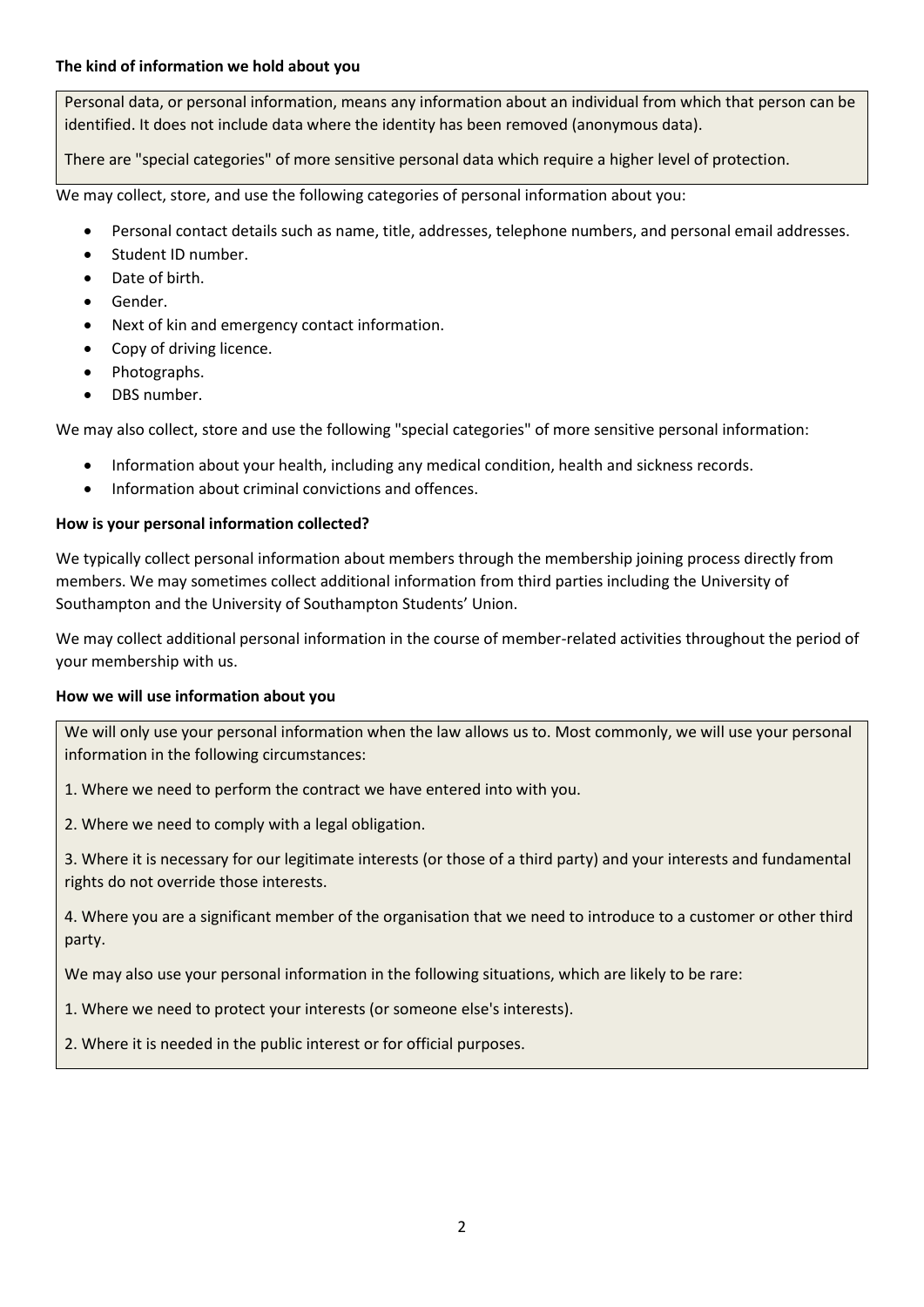## **Situations in which we will use your personal information**

We need all the categories of information in the list above (see ["](#page-0-0)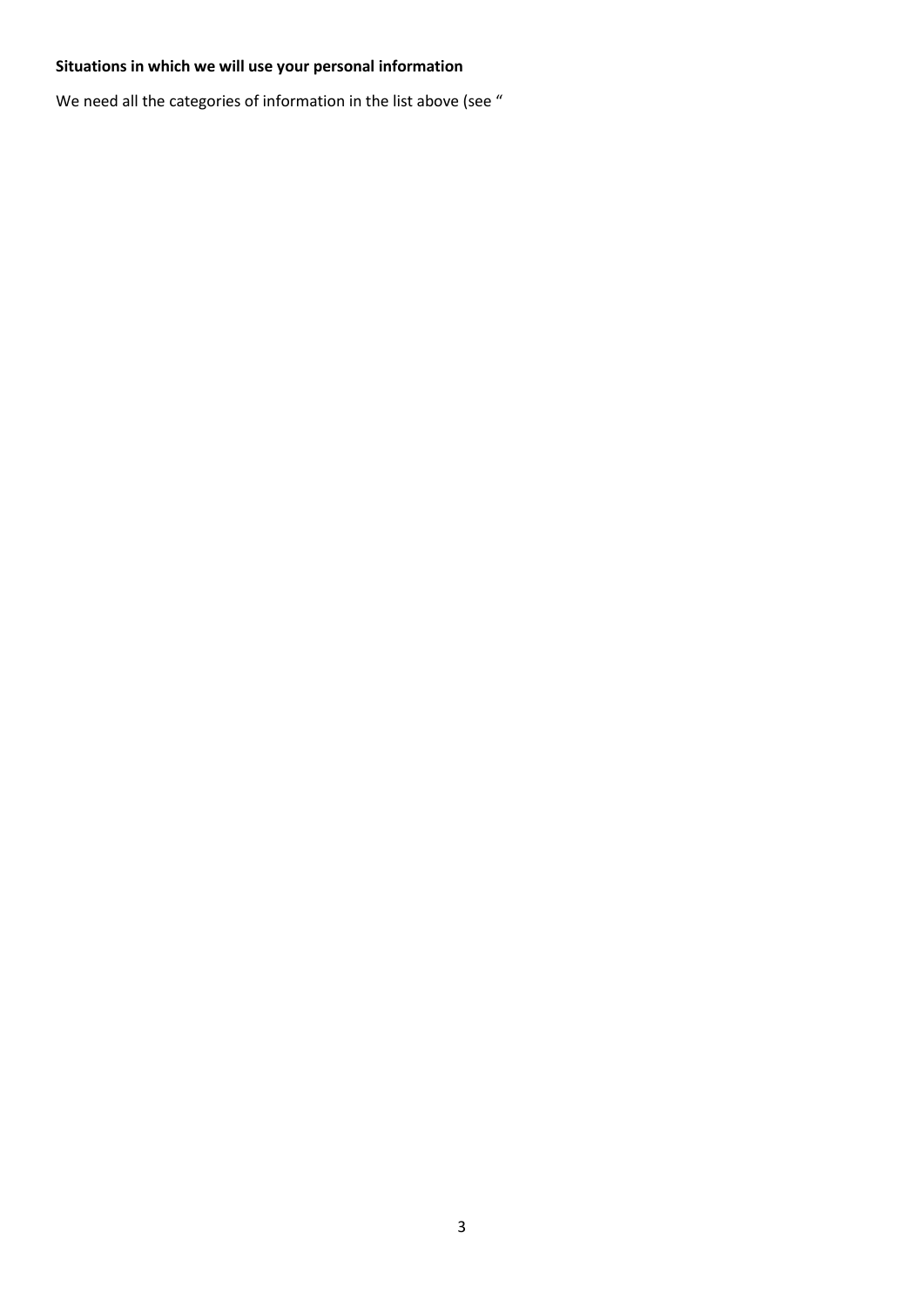[The kind of information we hold](#page-0-0) **about you**") primarily to allow us to perform our contract with you and to enable us to comply with legal obligations. In some cases we may use your personal information to pursue legitimate interests of our own or those of third parties, provided your interests and fundamental rights do not override those interests. The situations in which we will process your personal information are listed below.

- Administering the contract we have entered into with you.
- Maintaining your personal details (e.g. your name, photograph, membership number and preferred contact details), including ensuring effective communications with you.
- Keeping financial records.
- Assessing qualifications for a particular task.
- Maintaining a formal record of your activities with us.
- Training and development requirements.
- Dealing with other third parties to whom your identity and background information is important.
- Dealing with legal disputes involving you, or other members, including accidents.
- Complying with health and safety obligations.
- To prevent fraud.
- To ensure network and information security, including preventing unauthorised access to our computer and electronic communications systems and preventing malicious software distribution.
- Equal opportunities monitoring.
- Managing society alumni relations and fundraising.
- Managing complaints made to us.
- Some of the above grounds for processing will overlap and there may be several grounds which justify our use of your personal information.

#### **If you fail to provide personal information**

If you fail to provide certain information when requested, we may not be able to perform the contract we have entered into with you (such as providing access to our activities), or we may be prevented from complying with our legal obligations (such as to ensure the health and safety of our members).

#### **Change of purpose**

We will only use your personal information for the purposes for which we collected it, unless we reasonably consider that we need to use it for another reason and that reason is compatible with the original purpose. If we need to use your personal information for an unrelated purpose, we will notify you and we will explain the legal basis which allows us to do so.

Please note that we may process your personal information without your knowledge or consent, in compliance with the above rules, where this is required or permitted by law.

#### **How we use particularly sensitive personal information**

"Special categories" of particularly sensitive personal information require higher levels of protection. We need to have further justification for collecting, storing and using this type of personal information. We may process special categories of personal information in the following circumstances:

1. In limited circumstances, with your explicit written consent.

2. Where we need to carry out our legal obligations and in line with our privacy standard.

3. Where it is needed in the public interest, such as for equal opportunities monitoring or in relation to our occupational pension scheme, and in line with our privacy standard.

4. Where it is needed to assess your working capacity on health grounds, subject to appropriate confidentiality safeguards.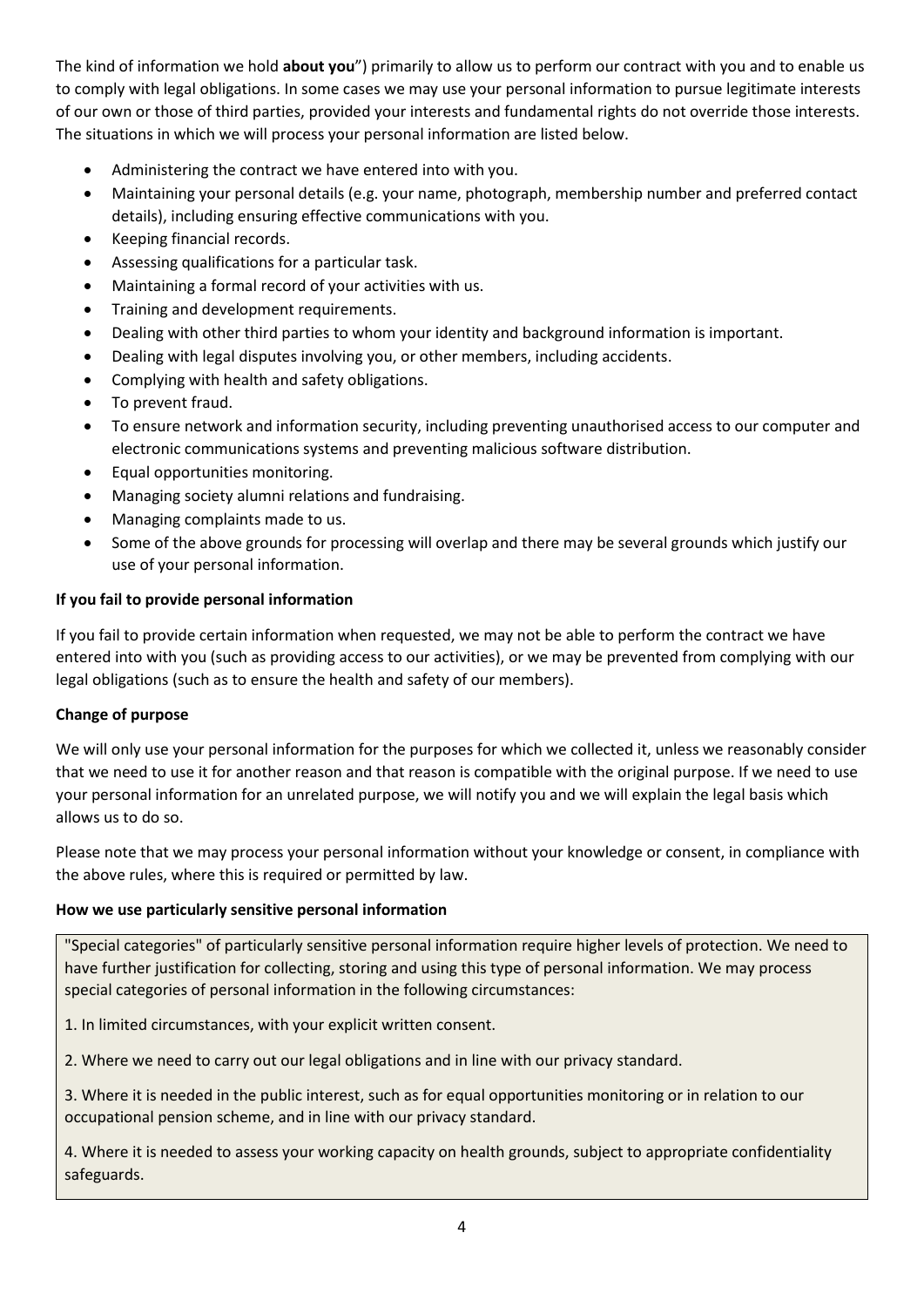Less commonly, we may process this type of information where it is needed in relation to legal claims or where it is needed to protect your interests (or someone else's interests) and you are not capable of giving your consent, or where you have already made the information public. We may also process such information about members or former members in the course of legitimate business activities with the appropriate safeguards.

#### **Do we need your consent?**

We do not need your consent if we use special categories of your personal information in accordance with our written policy to carry out our legal obligations or exercise specific rights in the field of law. In limited circumstances, we may approach you for your written consent to allow us to process certain particularly sensitive data. If we do so, we will provide you with full details of the information that we would like and the reason we need it, so that you can carefully consider whether you wish to consent.

#### **Information about criminal convictions**

We may only use information relating to criminal convictions where the law allows us to do so. This will usually be where such processing is necessary to carry out our obligations and provided we do so in line with our privacy standard.

Less commonly, we may use information relating to criminal convictions where it is necessary in relation to legal claims, where it is necessary to protect your interests (or someone else's interests) and you are not capable of giving your consent, or where you have already made the information public.

We may also process such information about members or former members in the course of legitimate membership activities with the appropriate safeguards.

We envisage that we will hold information about criminal convictions.

We will only collect information about criminal convictions if it is appropriate given the nature of the role and where we are legally able to do so. Where appropriate, we will collect information about criminal convictions where we need that information because of your role or our activities. We may be notified of such information directly by you in the course of you membership with us.

We are allowed to use your personal information in this way to carry out our obligations.

#### **Data sharing**

We may have to share your data with third parties, including customers, third-party service providers and other entities in the group.

We require third parties to respect the security of your data and to treat it in accordance with the law.

We may transfer your personal information outside the EU for any of the purposes described in this notice.

If we do, you can expect a similar degree of protection in respect of your personal information.

## **Why might you share my personal information with third parties?**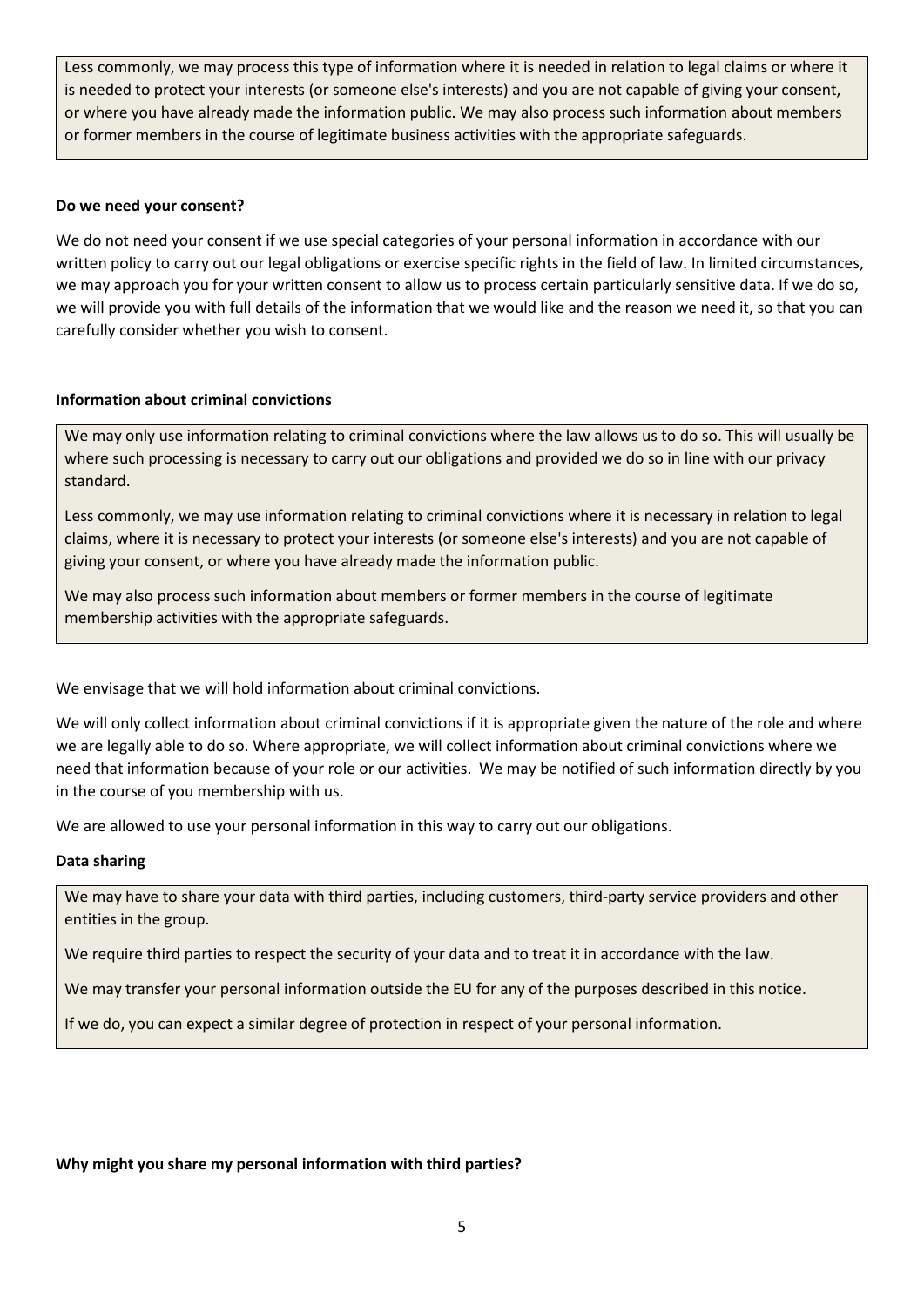We may share your personal information with third parties where required by law, where it is necessary to administer the relationship with you or where we have another legitimate interest in doing so. We may be subject to a legal requirement (with or without your consent) to share your personal information with the University of Southampton, University of Southampton Students' Union or a government agency (such as the police or security services or other statutory authorities with investigatory powers) under special circumstances (e.g. relating to tax, crime or health and safety). Where feasible and appropriate, we will notify you of our intention to share such information in advance.

## **Which third-party service providers process my personal information?**

"Third parties" includes third-party service providers (including contractors and designated agents) and other entities within our group.

We will share personal information with the University of Southampton Students' Union as part of being an affiliated club or society, in order to process your membership, and to run the club or society.

We share some of your personal information with the University of Southampton, only where there is a specific need to, including for checking DBS records.

We share some of your personal information with educational establishments we volunteer at, for the purposes of providing assurance regarding the qualifications and safety of our members.

We may share your personal information with certain organisations overseas as part of arrangements related to your membership of the society. In such cases, we will ask for your explicit consent prior to transmitting this information.

#### **How secure is my information with third-party service providers**

All our third-party service providers and other entities in the group are required to take appropriate security measures to protect your personal information under the general law or in line with our policies. We do not allow our third-party service providers to use your personal data for their own purposes. We only permit them to process your personal data for specified purposes and in accordance with our instructions.

## **Data retention**

## **How long will you use my information for?**

We will only retain your personal information for as long as necessary to fulfil the purposes we collected it for, and usually for 10 years after your membership ceases. This may include for the purposes of satisfying any legal, accounting, or reporting requirements. To determine the appropriate retention period for personal data, we consider the amount, nature, and sensitivity of the personal data, the potential risk of harm from unauthorised use or disclosure of your personal data, the purposes for which we process your personal data and whether we can achieve those purposes through other means, and the applicable legal requirements.

In some circumstances we may anonymise your personal information so that it can no longer be associated with you, in which case we may use such information without further notice to you. Once you are no longer a member of the organisation we will retain and securely destroy your personal information in accordance with applicable laws and regulations.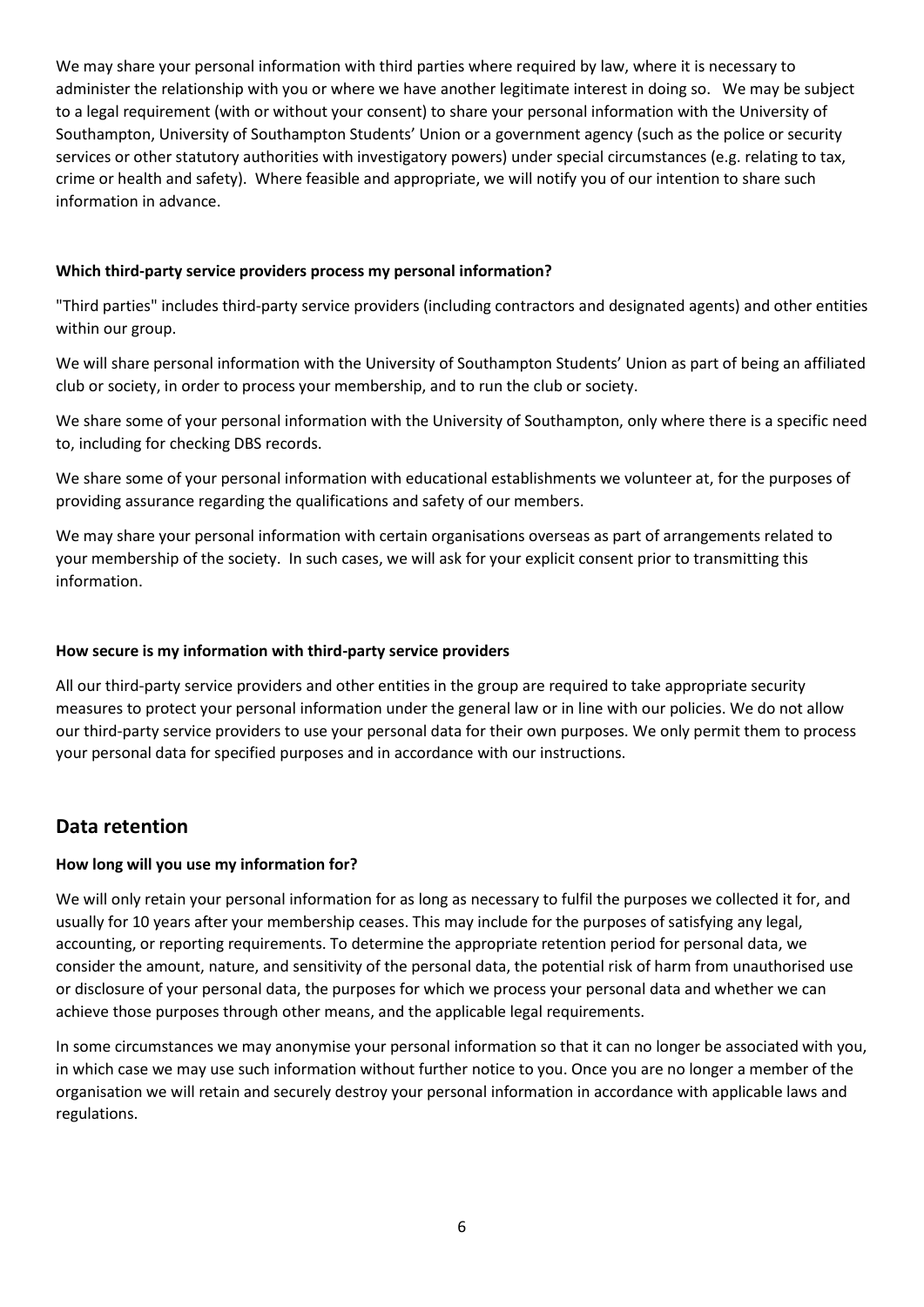## **Rights of access, correction, erasure, and restriction**

#### **Your duty to inform us of changes**

It is important that the personal information we hold about you is accurate and current. Please keep us informed if your personal information changes during your relationship with us.

#### **Your rights in connection with personal information**

Under certain circumstances, by law you have the right to:

**Request access** to your personal information (commonly known as a "data subject access request"). This enables you to receive a copy of the personal information we hold about you and to check that we are lawfully processing it.

**Request correction** of the personal information that we hold about you. This enables you to have any incomplete or inaccurate information we hold about you corrected.

**Request erasure** of your personal information. This enables you to ask us to delete or remove personal information where there is no good reason for us continuing to process it. You also have the right to ask us to delete or remove your personal information where you have exercised your right to object to processing (see below).

**Object to processing** of your personal information where we are relying on a legitimate interest (or those of a third party) and there is something about your particular situation which makes you want to object to processing on this ground. You also have the right to object where we are processing your personal information for direct marketing purposes.

**Request the restriction of processing** of your personal information. This enables you to ask us to suspend the processing of personal information about you, for example if you want us to establish its accuracy or the reason for processing it.

If you want to review, verify, correct or request erasure of your personal information, or object to the processing of your personal data, or request that we transfer a copy of your personal information to another party, please contact us using the above contact details.

## **No fee usually required**

You will not have to pay a fee to access your personal information (or to exercise any of the other rights). However, we may charge a reasonable fee if your request for access is clearly unfounded or excessive. Alternatively, we may refuse to comply with the request in such circumstances.

#### **What we may need from you**

We may need to request specific information from you to help us confirm your identity and ensure your right to access the information (or to exercise any of your other rights). This is another appropriate security measure to ensure that personal information is not disclosed to any person who has no right to receive it.

#### **Right to withdraw consent**

In the limited circumstances where you may have provided your consent to the collection, processing and transfer of your personal information for a specific purpose, you have the right to withdraw your consent for that specific processing at any time. To withdraw your consent, please contact us using the above contact details. Once we have received notification that you have withdrawn your consent, we will no longer process your information for the purpose or purposes you originally agreed to, unless we have another legitimate basis for doing so in law.